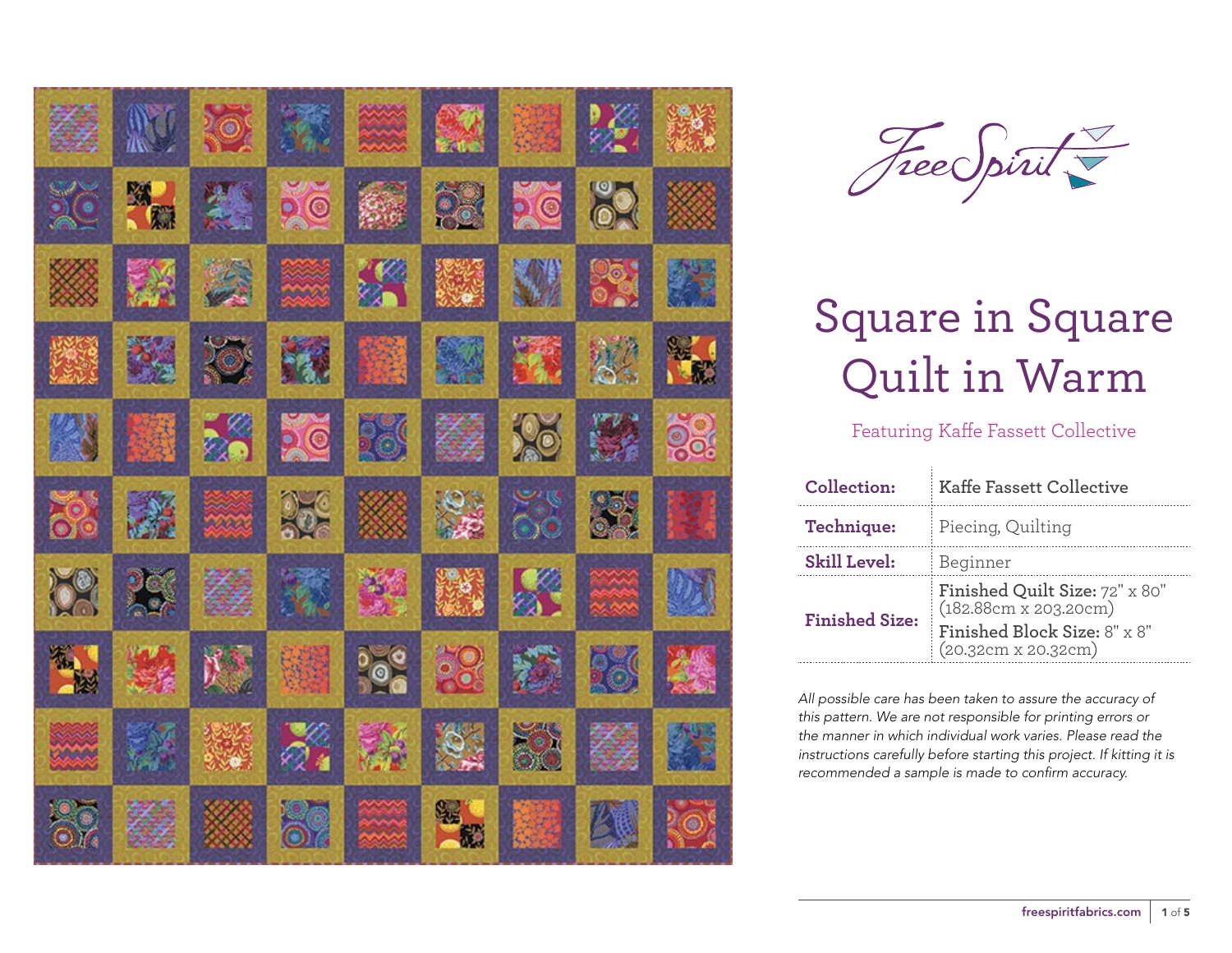

108" (274.32cm)

*Project designed by Heidi Pridemore Tech edited by Alison M. Schmidt*

### **Fabric Requirements**

| <b>DESIGN</b>                                                                | <b>COLOR</b>                           | <b>ITEM ID</b>                                                     | <b>YARDAGE</b>                                                                             |                |                |     |     |
|------------------------------------------------------------------------------|----------------------------------------|--------------------------------------------------------------------|--------------------------------------------------------------------------------------------|----------------|----------------|-----|-----|
| (A) 6" Strip Pack<br>(B) Aboriginal Dots<br>(C) Aboriginal Dots<br>(D) Spots | Warm<br>Lime<br>Periwinkle<br>Cinnamon | FB3DSGP.F2020WARM<br>GP071.LIME<br>GP071.PERI<br>PWGP070.CINNAMON* | $2\frac{1}{8}$ yards (1.94m)<br>$2\frac{1}{8}$ yards (1.94m)<br>$\frac{2}{3}$ yard (0.61m) | Design Strip   |                |     |     |
| * includes binding                                                           |                                        |                                                                    |                                                                                            | (A)            | (B)            | (C) | (D) |
| <b>Backing (Purchased Separately)</b>                                        |                                        |                                                                    |                                                                                            |                |                |     |     |
| 44" (111.76cm) wide                                                          |                                        |                                                                    |                                                                                            |                |                |     |     |
| <b>Mosaic Circles</b><br><b>OR</b>                                           | Red                                    | PWGP176.RED                                                        | 5 yards (4.57m)                                                                            |                |                |     |     |
| 108" (274.32cm) wide                                                         |                                        |                                                                    |                                                                                            |                |                |     |     |
| Fruit Mandala                                                                | Red                                    | QBGP003.2REDX                                                      | $2\frac{1}{3}$ yards (2.13m)                                                               |                |                |     |     |
|                                                                              |                                        |                                                                    |                                                                                            | <b>Backing</b> | <b>Backing</b> |     |     |

44" (111.76cm)

### **Additional Recommendations**

- 100% cotton thread in a color to match
- 80" x 88" (203.20cm x 223.52cm) batting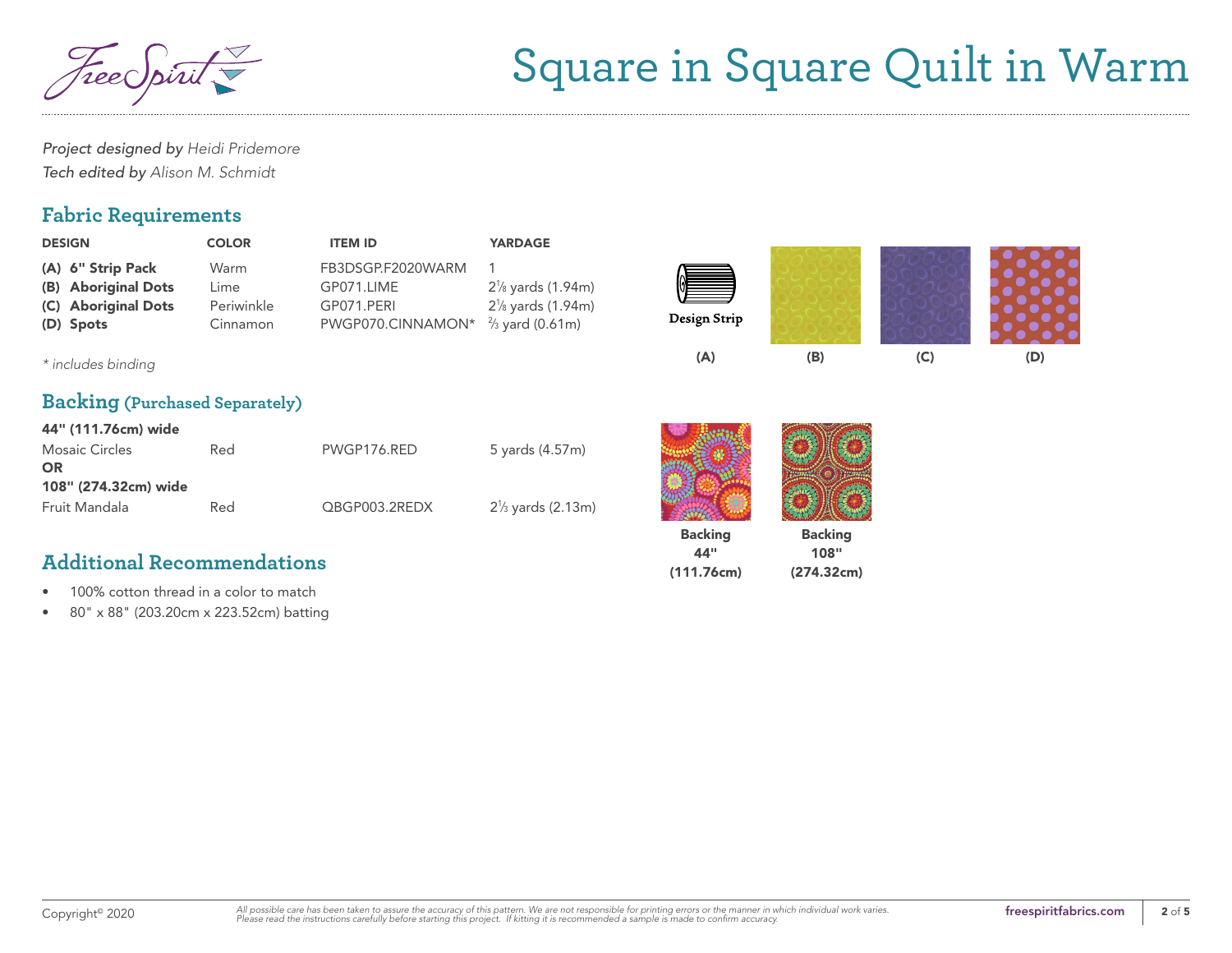#### **Cutting**

WOF = Width of Fabric

#### Fabric A (6" Design Strip pack): Choose 2 different strips for Four-patch units and sub-cut from each:

(8) 3" x 3" (7.62cm x 7.62cm) squares (A1 and A3).

#### Choose 2 additional different strips for Four-patch units and sub-cut from each:

(10) 3" x 3" (7.62cm x 7.62cm) squares (A2 and A4).

#### From remaining strips, sub-cut:

 $(81)$   $5\frac{1}{2}$ "  $\times$   $5\frac{1}{2}$ "  $(13.97cm)$   $\times$  13.97cm) squares (A)

#### Fabric B, cut:

(32) 2" x WOF (5.08cm x WOF); sub-cut  $(80)$  2" x  $8\frac{1}{2}$ " (5.08cm x 21.59cm) and (80) 2" x 51 ⁄2" (5.08cm x 13.97cm)

#### Fabric C, cut:

(33) 2" x WOF (5.08cm x WOF); sub-cut  $(82)$  2" x  $8\frac{1}{2}$ " (5.08cm x 21.59cm) and (82) 2" x 51 ⁄2" (5.08cm x 13.97cm)

#### Fabric D, cut:

(9) 21 ⁄2" x WOF (6.35cm x WOF) binding strips

### **Instructions**

*Note: Use a 1 ⁄4" (.64cm) seam allowance throughout. Sew all pieces with right sides together and raw edges even. Press seam allowances to one side, towards darker fabric.*

1. Sew a 3" (7.62cm) A1 and a 3" (7.62cm) A3 square together. Repeat to pair all A1/ A3 squares. Sew 2 pairs together to make a four-patch Unit 1 with fabrics oriented as shown. Repeat to make (4) total of Unit 1. (Fig. 1)





Unit 1 make 4

2. Repeat Step 1 with the A2 and A4 squares to make 5 total of four-patch Unit 2. (Fig. 2)



**3.** Sew 2" x 5½" (5.08cm x 13.97cm) **Fabric B** strips to the left and right sides of a 5<sup>1</sup>/<sub>2</sub>" (13.97cm) **Fabric A** square. Sew 2" x 8½" (5.08cm x 21.59cm) **Fabric B** strips to the top and to the bottom to complete Block One. Repeat to make (40) total of Block One. (Fig. 3)



make 40

**4.** Sew 2" x 5½" (5.08cm x 13.97cm) **Fabric C** strips to the top and to the bottom of a 5<sup>1</sup>/<sub>2</sub>" (13.97cm) **Fabric A** square. Sew 2" x 8½" (5.08cm x 21.59cm) **Fabric C** strips to the left and right sides to complete Block Two. Repeat to make (41) total of Block Two. (Fig. 4).

Fig. 4 Fig. 4



Block Two make 41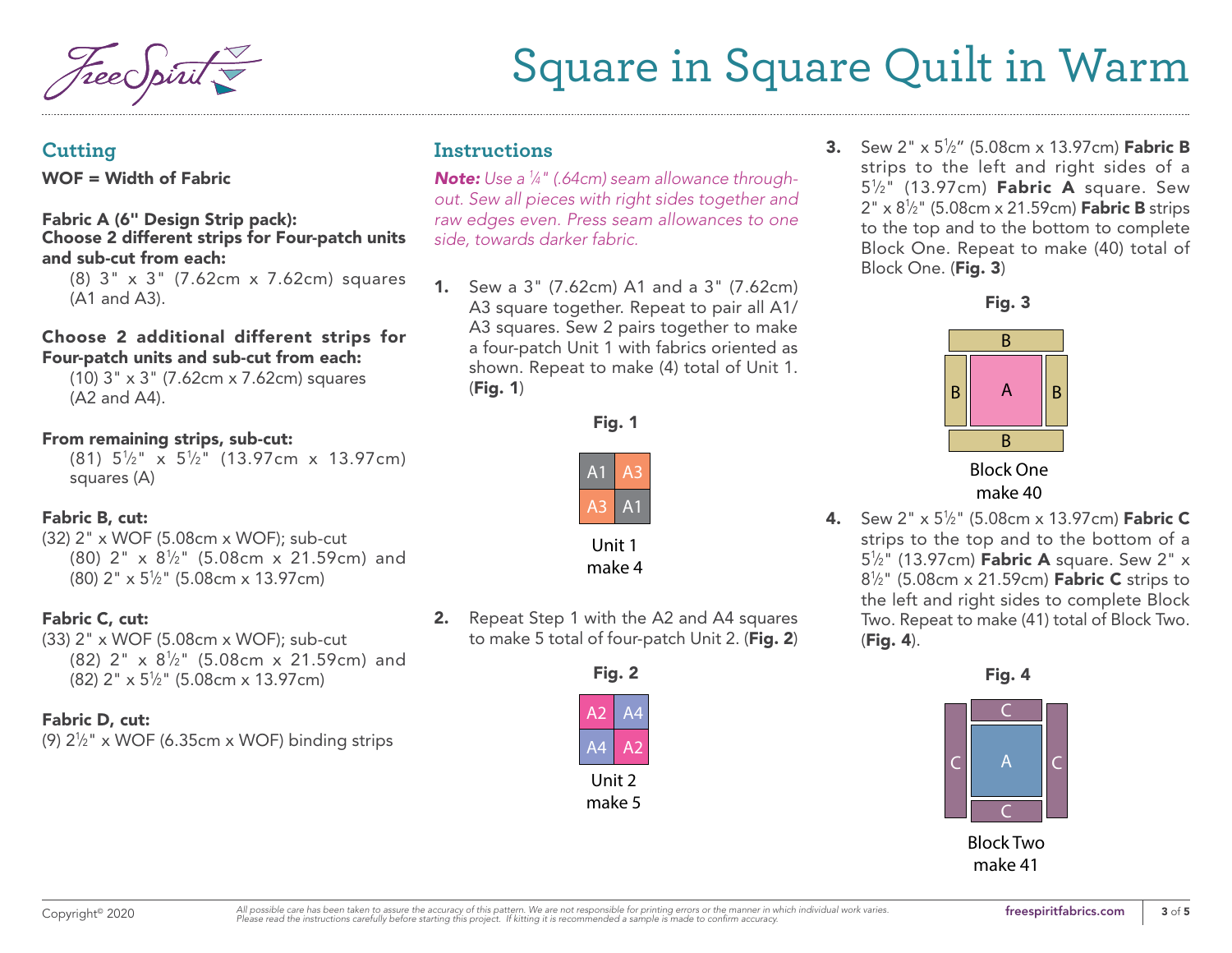

5. Repeat Step 3 using Unit 1 in the center to make 2 of Block Three as shown (Fig. 5).



make 2

6. Repeat Step 4 using Unit 1 in the center to make 2 of Block Four as shown (Fig. 6).



7. Repeat Step 3 using Unit 2 in the center to make 3 of Block Five as shown (Fig. 7).



make 3

8. Repeat Step 4 using Unit 2 in the center to make 2 of Block Six as shown (Fig. 8).



Block Six make 2

### **Quilt Top Assembly**

Refer to the **Quilt Layout** diagram on page 5 for the following steps.

- 9. Arrange blocks in 10 rows of 9 blocks each as shown.
- 10. Sew blocks together into rows, pressing seams towards darker fabric.
- 11. Sew the rows together to make the quilt top, nesting seam allowances. Press all rows seams down.

## **Finishing**

- **12.** Sew together the  $2\frac{1}{2}$ " (6.35cm) **Fabric D** binding strips end to end using diagonal seams. Press seams open. Press the binding strip in half wrong sides together.
- 13. Layer the backing (wrong side up), batting, and quilt top (right side up). Baste the layers together and quilt as desired. Trim excess batting and backing even with the quilt top after quilting is completed.
- 14. Leaving an 8" (20.32cm) tail of binding, sew binding to top of quilt through all layers matching all raw edges. Miter corners. Stop approximately 12" (30.48cm) from where you started. Lay both loose ends of binding flat along quilt edge. Where these two loose ends meet, fold them back on themselves and press to form a crease. Using this crease as your stitching line, sew the two open ends of the binding together right sides together. Trim seam to  $\frac{1}{4}$ " (.64cm) and press open. Finish sewing binding to quilt.
- 15. Turn the binding to the back of the quilt and hand stitch in place.